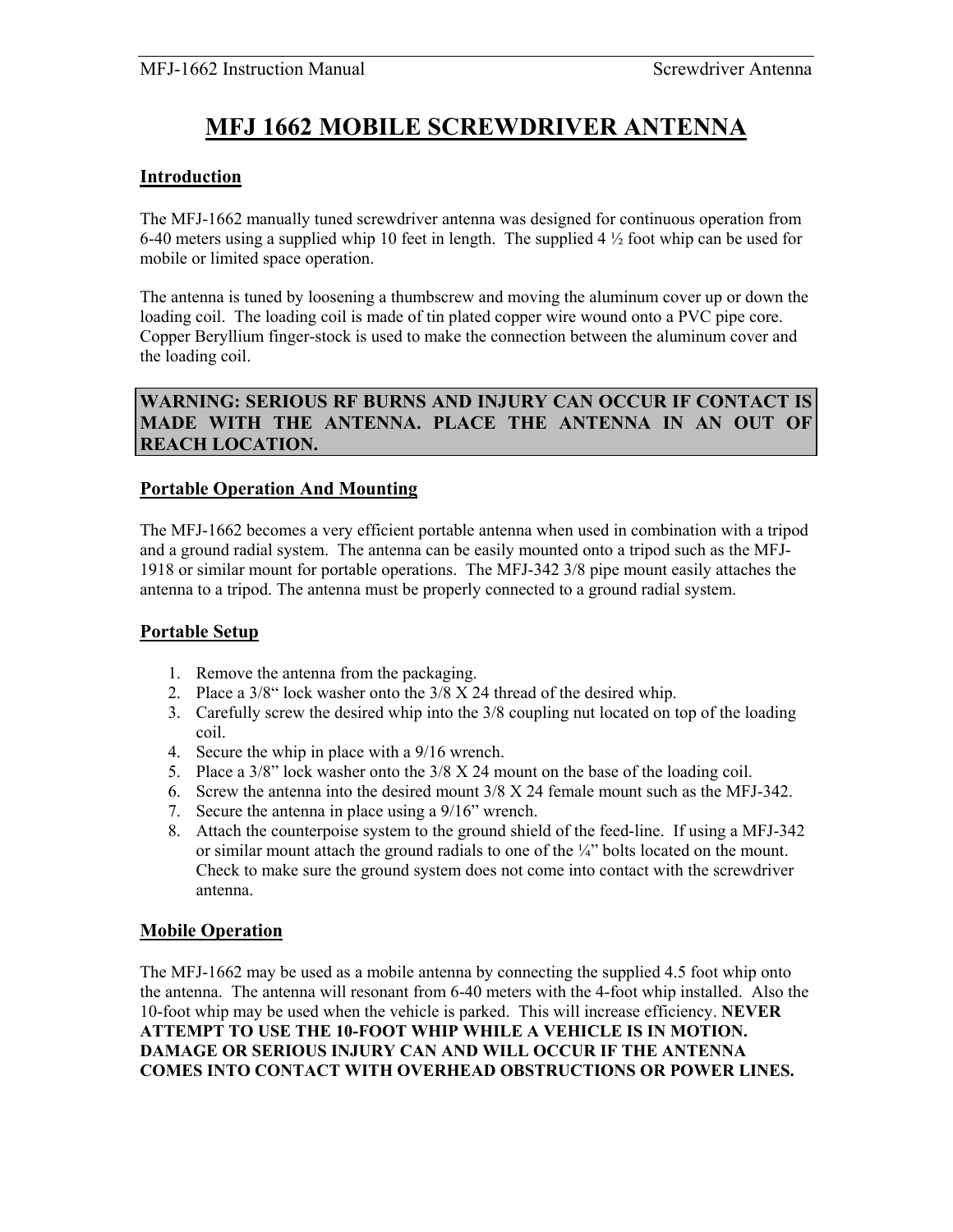#### MFJ-1662 Instruction Manual Screwdriver Antenna

## **Mobile Setup**

- 1. Remove the antenna from the packaging.
- 2. Place a 3/8" lock washer onto the 3/8 X 24 thread of the desired whip. **ALWAYS USE LOCK WASHERS FOR MOBILE INSTALLATIONS.**
- 3. Carefully screw the desired whip into the 3/8 coupling nut located on top of the loading coil.
- 4. Secure the whip in place with a 9/16 wrench.
- 5. Place a 3/8" lock washer onto the 3/8 X 24 mount on the base of the loading coil. **ALWAYS USE LOCK WASHERS FOR MOBILE INSTALLATIONS.**
- 6. Screw the antenna into the desired mount.
- 7. Secure the antenna in place using a 9/16" wrench.
- 8. Attach a vehicle ground to the ground shield of the feed-line. The ground should be attached directly to the vehicle frame or body. Check to make sure the ground system does not come into contact with the screwdriver antenna.

## **Impedance Matching**

For proper feed-point matching and operation, an impedance matching coil will need to be placed between the antenna and a ground. This will be more necessary for the lower HF bands such as 40 meters. Attach one end of an impedance matching coil to the wing nut on the lower part of the antenna. Attach the opposite end to the ground radial system or vehicle ground attached to the coax shield depending on your installation.

# **Tuning**

The MFJ-1662 can be tuned very easily using a SWR analyzer such as the MFJ-259B. A radio and an SWR METER may also be used. The resonant frequency of the antenna is adjusted by loosening the thumbscrew located on the side of the antenna. The antenna should be setup in the desired operating location using the instructions above. The ground system must also be installed for proper operation. Follow the steps below to choose the desired operating frequency.

- 1. Check to see that the antenna is setup properly as instructed above.
- 2. Extend the whip to the full length.
- 3. Check the resonance point (a minimum SWR) of the antenna with the coil completely shorted out. The coil is completely shorted when the coil is completely covered.
- 4. If a resonance point cannot be found check all of your connections including your ground radial system.
- 5. To lower the operating frequency loosen the thumbscrew and slide the coil cover down the coil. To increase the resonant frequency slide the coil cover up the antenna. Tighten the thumbscrew and check the SWR as was done in step 3.
- 6. When the desired frequency is obtained tighten the thumbscrew. Repeat the above steps to find additional operating frequencies.